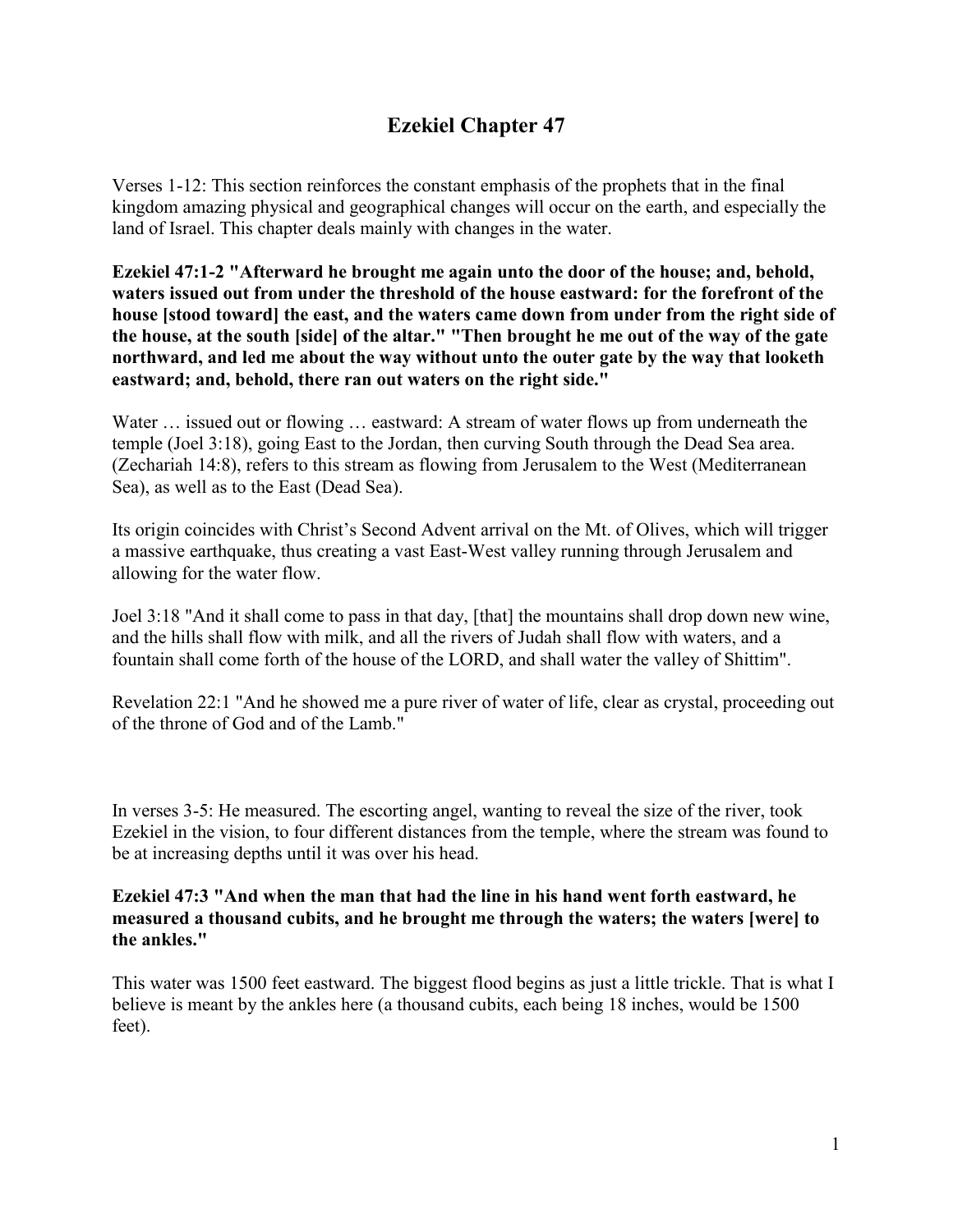### **Ezekiel 47:4 "Again he measured a thousand, and brought me through the waters; the waters [were] to the knees. Again he measured a thousand, and brought me through; the waters [were] to the loins."**

This of course, is another 1500 feet to bring it up to the knees, and another 1500 feet to bring it to the loins. Notice, the water is getting higher.

### **Ezekiel 47:5 "Afterward he measured a thousand; [and it was] a river that I could not pass over: for the waters were risen, waters to swim in, a river that could not be passed over."**

Now, this river has grown into a mighty river.

This is how Isaiah tells it:

Isaiah in 35:1-10 "The wilderness and the solitary place shall be glad for them; and the desert shall rejoice, and blossom as the rose." "It shall blossom abundantly, and rejoice even with joy and singing: the glory of Lebanon shall be given unto it, the excellency of Carmel and Sharon, they shall see the glory of the LORD, [and] the excellency of our God." "Strengthen ye the weak hands, and confirm the feeble knees." "Say to them [that are] of a fearful heart, Be strong, fear not: behold, your God will come [with] vengeance, [even] God [with] a recompence; he will come and save you." "Then the eyes of the blind shall be opened, and the ears of the deaf shall be unstopped." "Then shall the lame [man] leap as a hart, and the tongue of the dumb sing: for in the wilderness shall waters break out, and streams in the desert." "And the parched ground shall become a pool, and the thirsty land springs of water: in the habitation of dragons, where each lay, [shall be] grass with reeds and rushes." "And a highway shall be there, and a way, and it shall be called The way of holiness; the unclean shall not pass over it; but it [shall be] for those: the wayfaring men, though fools, shall not err [therein]." "No lion shall be there, nor [any] ravenous beast shall go up thereon, it shall not be found there; but the redeemed shall walk [there]:" "And the ransomed of the LORD shall return, and come to Zion with songs and everlasting joy upon their heads: they shall obtain joy and gladness, and sorrow and sighing shall flee away".

### **Ezekiel 47:6 "And he said unto me, Son of man, hast thou seen [this]? Then he brought me, and caused me to return to the brink of the river."**

Ezekiel is brought back to the land, so he can see, the river of life that flows from God, is a restoring river. This river is the same water that Jesus told the woman at the well to drink of, and she would never thirst again. This tells me that God, Himself, will restore this Promised Land. He will do it with the washing of the water of His Word across the land. Ezekiel is brought back to the bank to observe something else.

### **Ezekiel 47:7 "Now when I had returned, behold, at the bank of the river [were] very many trees on the one side and on the other."**

Lush growth has sprung up from the river.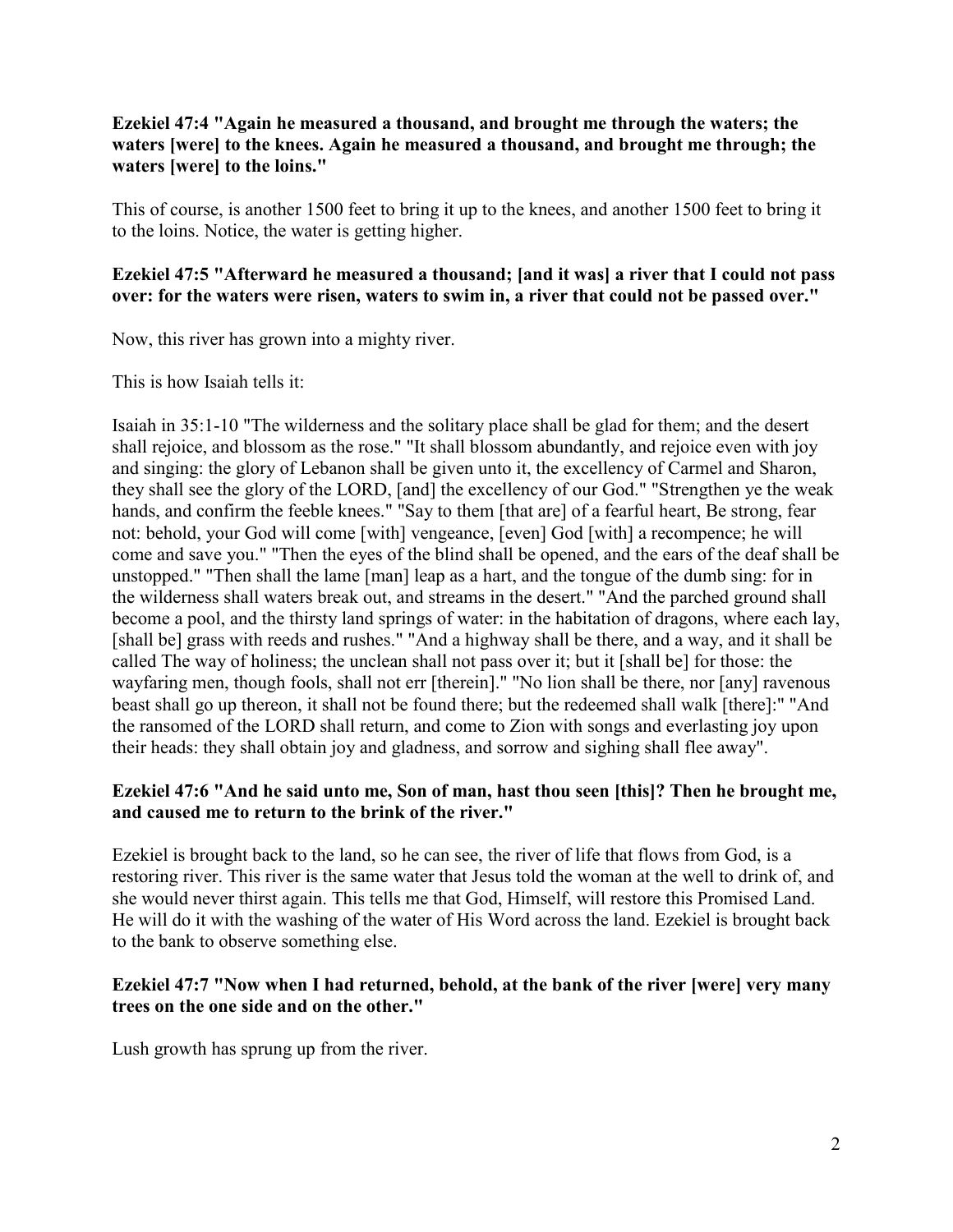Revelation 22:1 "And he showed me a pure river of water of life, clear as crystal, proceeding out of the throne of God and of the Lamb".

### **Ezekiel 47:8 "Then said he unto me, These waters issue out toward the east country, and go down into the desert, and go into the sea: [which being] brought forth into the sea, the waters shall be healed."**

Waters are healed: The flow East, then South, runs into the Dead Sea and renders good the salty water which is 6 times more salty as the sea that formerly would not support life because of its high mineral content. The Dead Sea is transformed into a "living sea" of fresh water.

### **Ezekiel 47:9 "And it shall come to pass, [that] every thing that liveth, which moveth, whithersoever the rivers shall come, shall live: and there shall be a very great multitude of fish, because these waters shall come thither: for they shall be healed; and every thing shall live whither the river cometh."**

Multitude of fish: These fish are said to be the same kinds in the Mediterranean (verse 10), probably referring to volume rather that species, since the river and the Dead Sea are now fresh water.

### **Ezekiel 47:10 "And it shall come to pass, [that] the fishers shall stand upon it from En-gedi even unto En-eglaim; they shall be a [place] to spread forth nets; their fish shall be according to their kinds, as the fish of the great sea, exceeding many."**

En-gedi: The site is on the Dead Sea's West bank, about halfway along its length, near Masada. En-Eglaim: Possibly it is EnFeska near Qumran at the northwestern extremity of the sea. Some argue for a site on the East bank, so that fishermen on both sides are in view.

### **Ezekiel 47:11 "But the miry places thereof and the marishes thereof shall not be healed; they shall be given to salt."**

This could be how the salt for the temple offerings is supplied as we read (in chapter 43:24), as well as for food.

Ezekiel 43:24 "And thou shalt offer them before the LORD, and the priests shall cast salt upon them, and they shall offer them up [for] a burnt offering unto the LORD".

### **Ezekiel 47:12 "And by the river upon the bank thereof, on this side and on that side, shall grow all trees for meat, whose leaf shall not fade, neither shall the fruit thereof be consumed: it shall bring forth new fruit according to his months, because their waters they issued out of the sanctuary: and the fruit thereof shall be for meat, and the leaf thereof for medicine."**

Again, we must look to Revelation for the meaning of this. Revelation 22:2 speaks of the tree giving fruit for each month of the year. The leaf for medicine is in the same verse. The leaves of the tree were for the healing of the nations.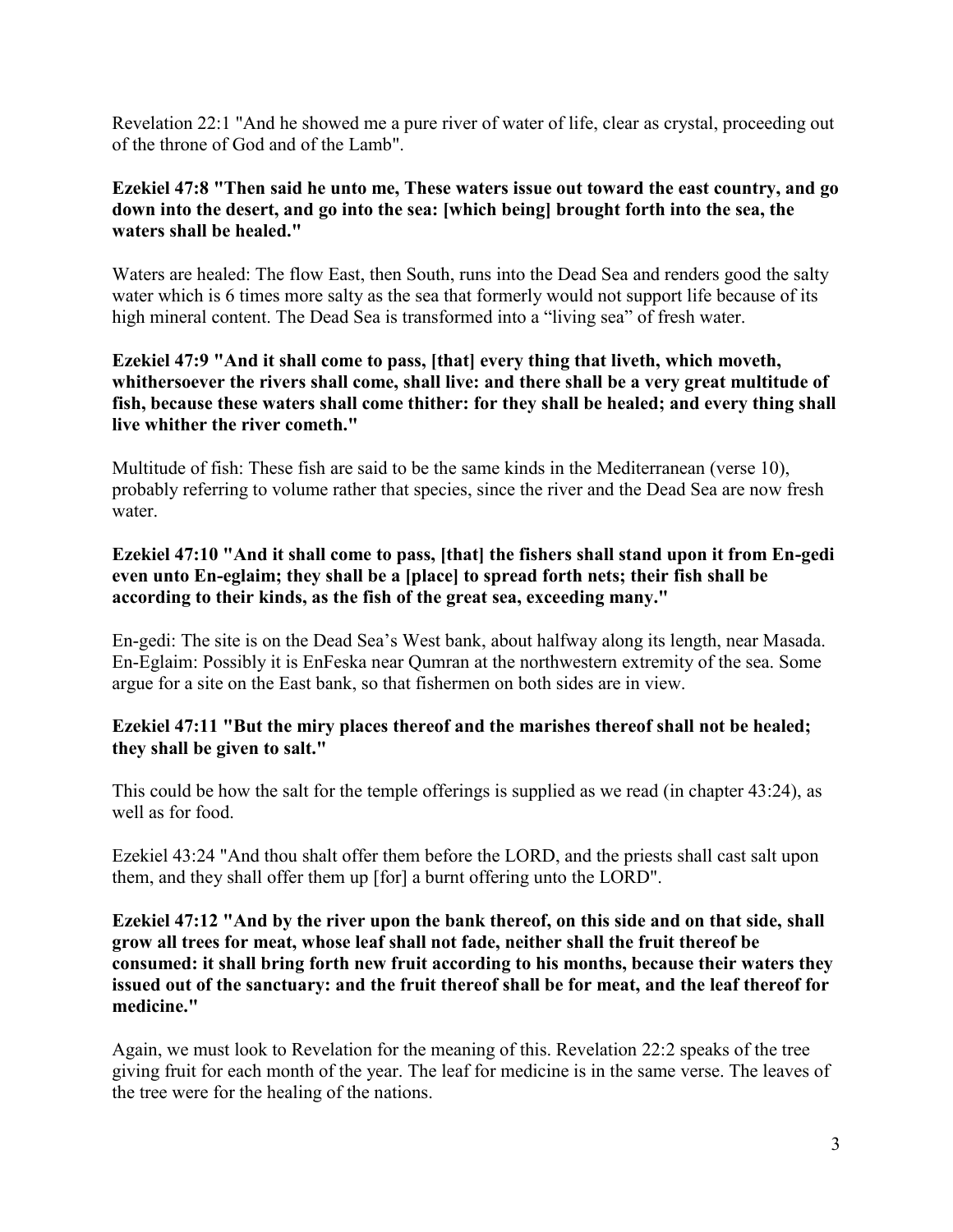Revelation 22:2 "In the midst of the street of it, and on either side of the river, [was there] the tree of life, which bare twelve [manner of] fruits, [and] yielded her fruit every month: and the leaves of the tree [were] for the healing of the nations".

The scene describes the blessing of returning to Eden like abundance. Leaves … fruit: The fruit is for food and the leaves serve a medicinal purpose, probably both in preventative and corrective senses. The fruit is perpetual, kept so by a continual supply of spring water from the temple.

Verses 13-23: We find "These are the borders". The picture is that of an enlarged Canaan for all to inhabit. The boundaries are substantially larger than those given to Moses (in Numbers 34:1- 15).

Palestine, promised in God's covenant with Abraham has specific geographical limits within which Israel will finally occupy tribal areas which differ from the occupation in Joshua's day. This is the complete fulfillment of the promise of the land in the Abrahamic Covenant.

### **Ezekiel 47:13 "Thus saith the Lord GOD; This [shall be] the border, whereby ye shall inherit the land according to the twelve tribes of Israel: Joseph [shall have two] portions."**

Suddenly, Ezekiel's thoughts are brought back to the land of Israel. We note in this, that Joseph is to get two portions of land. This is in keeping with the promise of Jacob to Joseph.

### **Ezekiel 47:14 "And ye shall inherit it, one as well as another: [concerning] the which I lifted up mine hand to give it unto your fathers: and this land shall fall unto you for inheritance."**

This is speaking of the Promised Land, which God had sworn to Abraham would be their land forever. This is the Hebrews' inheritance.

(In verses 15-20), the borders of the millennial Promised Land are described

- (1) To the North (verse  $15-17$ );
- (2) To the East (verse 18);
- (3) To the South (verse 19); and
- (4) To the West (verse 20).

### **Ezekiel 47:15 "And this [shall be] the border of the land toward the north side, from the great sea, the way of Hethlon, as men go to Zedad;"**

The "great sea" is the Mediterranean. Hethlon is a place in Palestine.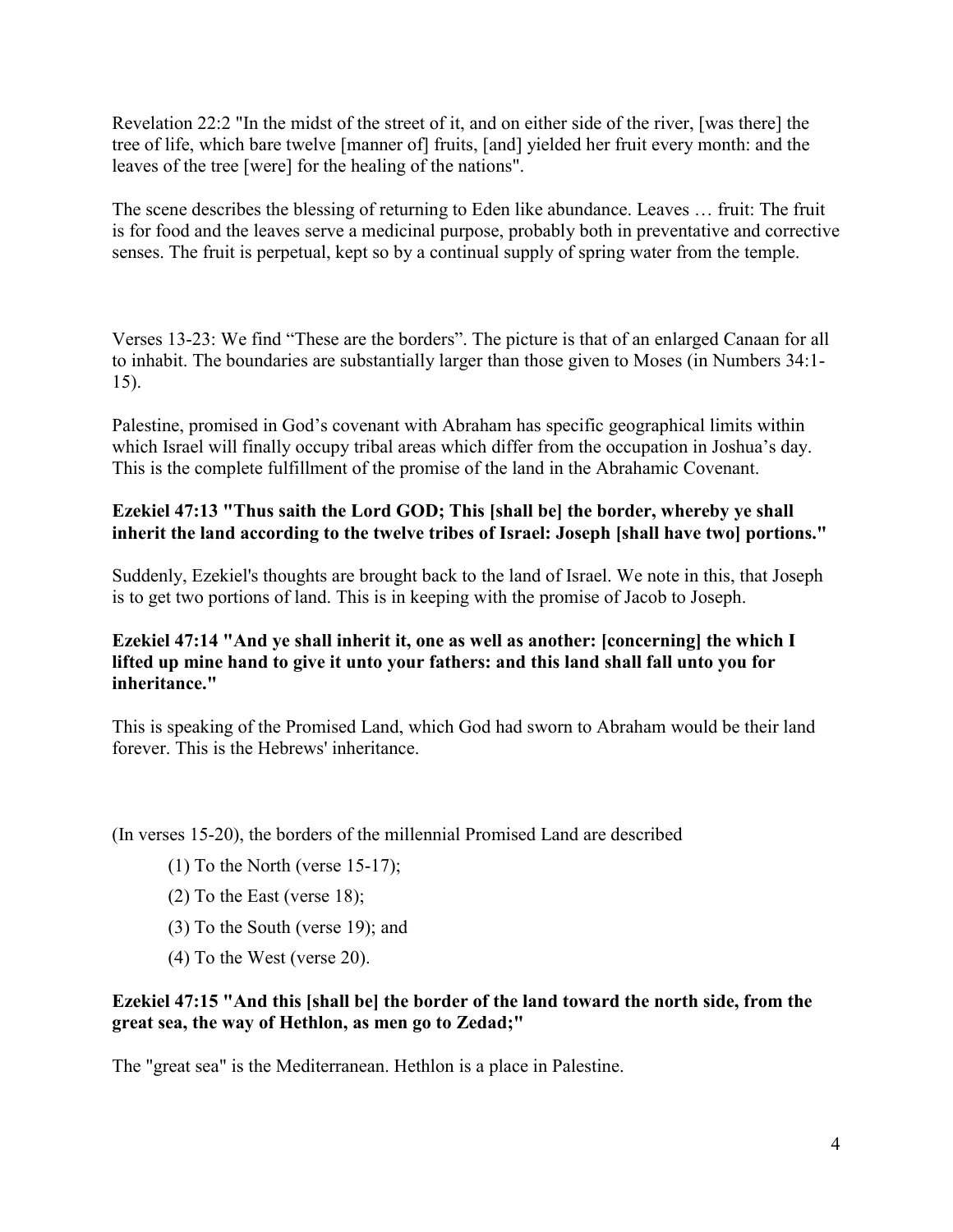### **Ezekiel 47:16 "Hamath, Berothah, Sibraim, which [is] between the border of Damascus and the border of Hamath; Hazar-hatticon, which [is] by the coast of Hauran."**

This is just a list of the areas that are included in this.

### **Ezekiel 47:17 "And the border from the sea shall be Hazar-enan, the border of Damascus, and the north northward, and the border of Hamath. And [this is] the north side."**

Hazar-enan means village of fountains. Hamath was the border.

**Ezekiel 47:18 "And the east side ye shall measure from Hauran, and from Damascus, and from Gilead, and from the land of Israel [by] Jordan, from the border unto the east sea. And [this is] the east side."**

The Dead Sea is probably the sea mentioned here. The land seems to lie west of the Jordan.

### **Ezekiel 47:19 "And the south side southward, from Tamar [even] to the waters of strife [in] Kadesh, the river to the great sea. And [this is] the south side southward."**

This Tamar was, probably, a village at the southern end of the Dead Sea. The "waters of strife" were, probably, the waters of Meribah Kadesh.

### **Ezekiel 47:20 "The west side also [shall be] the great sea from the border, till a man come over against Hamath. This [is] the west side."**

This is saying from the Mediterranean to Hamath.

### **Ezekiel 47:21 "So shall ye divide this land unto you according to the tribes of Israel."**

Each tribe would get a portion of land to live upon. It is their inheritance.

**Ezekiel 47:22 "And it shall come to pass, [that] ye shall divide it by lot for an inheritance unto you, and to the strangers that sojourn among you, which shall beget children among you: and they shall be unto you as born in the country among the children of Israel; they shall have inheritance with you among the tribes of Israel."**

They believed that God had chosen a certain place of the land for them, when they were decided by casting lots.

This reminds us that children will be born all through the 1,000 year rule of Messiah. Not all will believe and be saved, as evidenced by the final rebellion in Revelation.

Revelation 20:8-9 "And shall go out to deceive the nations which are in the four quarters of the earth, Gog and Magog, to gather them together to battle: the number of whom [is] as the sand of the sea." "And they went up on the breadth of the earth, and compassed the camp of the saints about, and the beloved city: and fire came down from God out of heaven, and devoured them".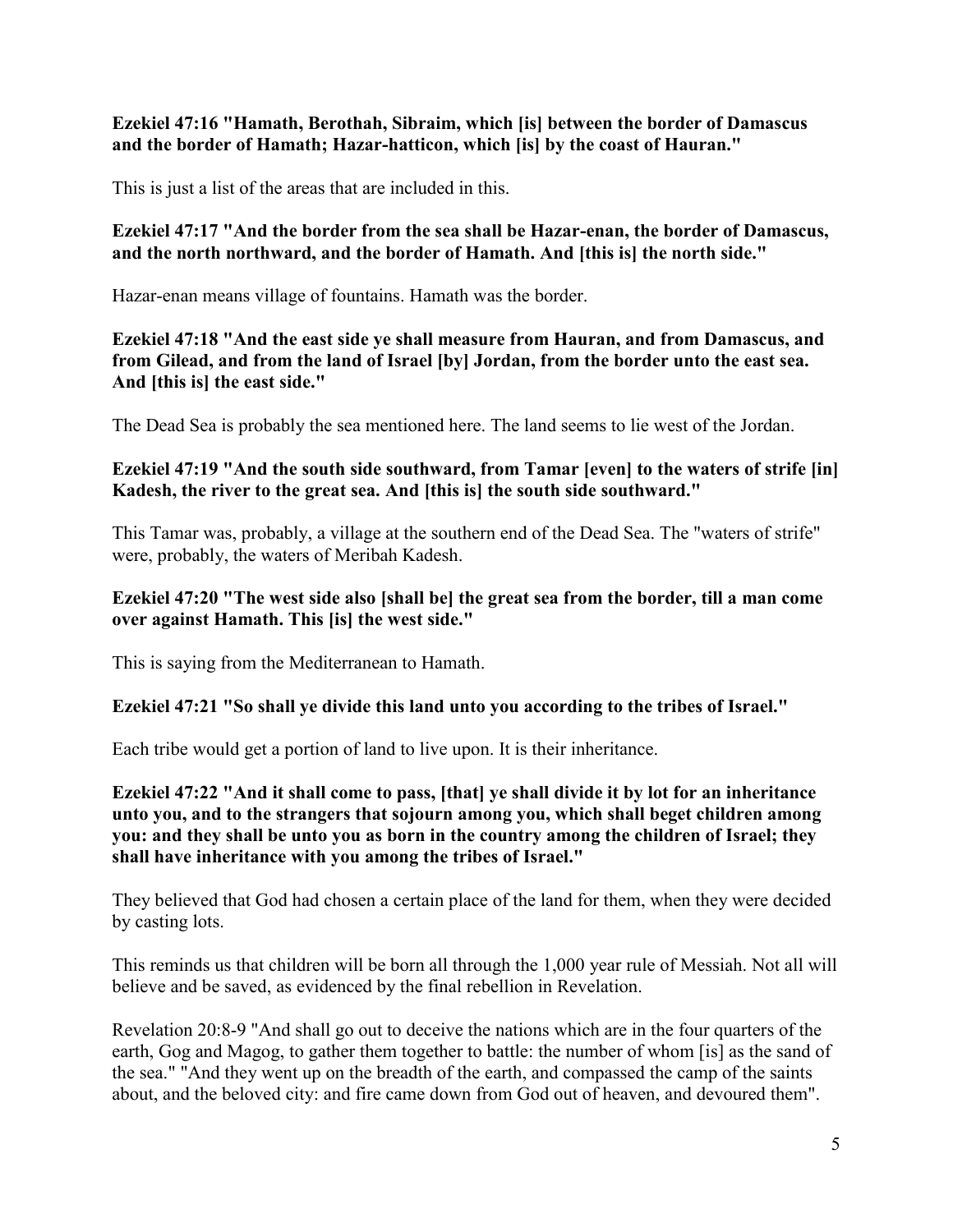### **Ezekiel 47:23 "And it shall come to pass, [that] in what tribe the stranger sojourneth, there shall ye give [him] his inheritance, saith the Lord GOD."**

This is just saying that a stranger living with them shall have his portion of land, the same as the sons.

This provision is in keeping with Leviticus:

Lev. 19:34 "[But] the stranger that dwelleth with you shall be unto you as one born among you, and thou shalt love him as thyself; for ye were strangers in the land of Egypt: I [am] the LORD your God".

## **Ezekiel Chapter 47 Questions**

- 1. What does this part of the vision of Ezekiel seem to be speaking of in verse 1?
- 2. The Word of God is the sword of the  $\blacksquare$ .
- 3. When a person partakes of this river of living water, he shall never
- 4. The biggest flood begins with just a little \_\_\_\_\_\_\_\_\_.
- 5. What happens, as we get more involved in reading the Word of God?
- 6. What do God's people, who are filled with His Spirit, become like?
- 7. How will God restore the Promised Land?
- 8. Why was Ezekiel brought back to the bank?
- 9. What does verse 7 remind the author of?
- 10. This water of life flows across the dry parched land and ends up in the \_\_\_\_\_\_\_\_\_\_\_\_\_.
- 11. What will live because of the flowing river?
- 12. In Revelation 2:2, we saw the healing of the
- 13. Who did Jesus tell He would make them fishers of men?
- 14. What does "En-gedi" mean?
- 15. What does "En-eglaim" mean?
- 16. Who is verse 11 speaking of?